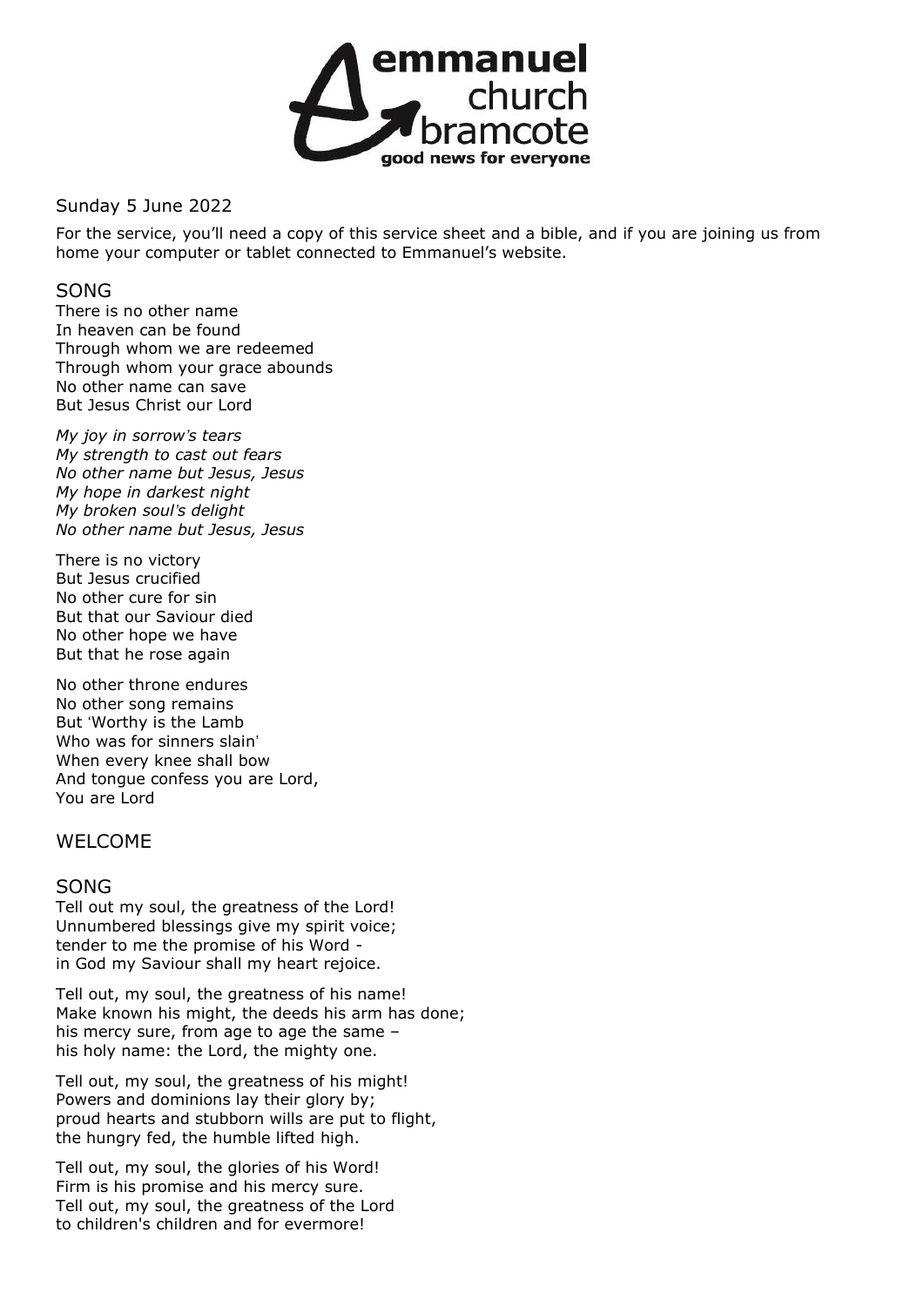# CHURCH FAMILY NEWS

## THE PLATINUM JUBILEE

*A little video showing a little glimpse into the last 70 years of our Queen's reign and faith*

# PRAYERS

# SONG

*I'm following the King, I'm ready to obey To listen to His word. Yes, Jesus is my King, I'm living now for Him 'Cos Jesus is my King*

I don't deserve His mercy; I don't deserve His love And yet He died to save me. Died upon the cross

*I'm following the King....*

I don't deserve His mercy; I don't deserve His love And yet He died to save me. Died upon the cross

*I'm following the King....*

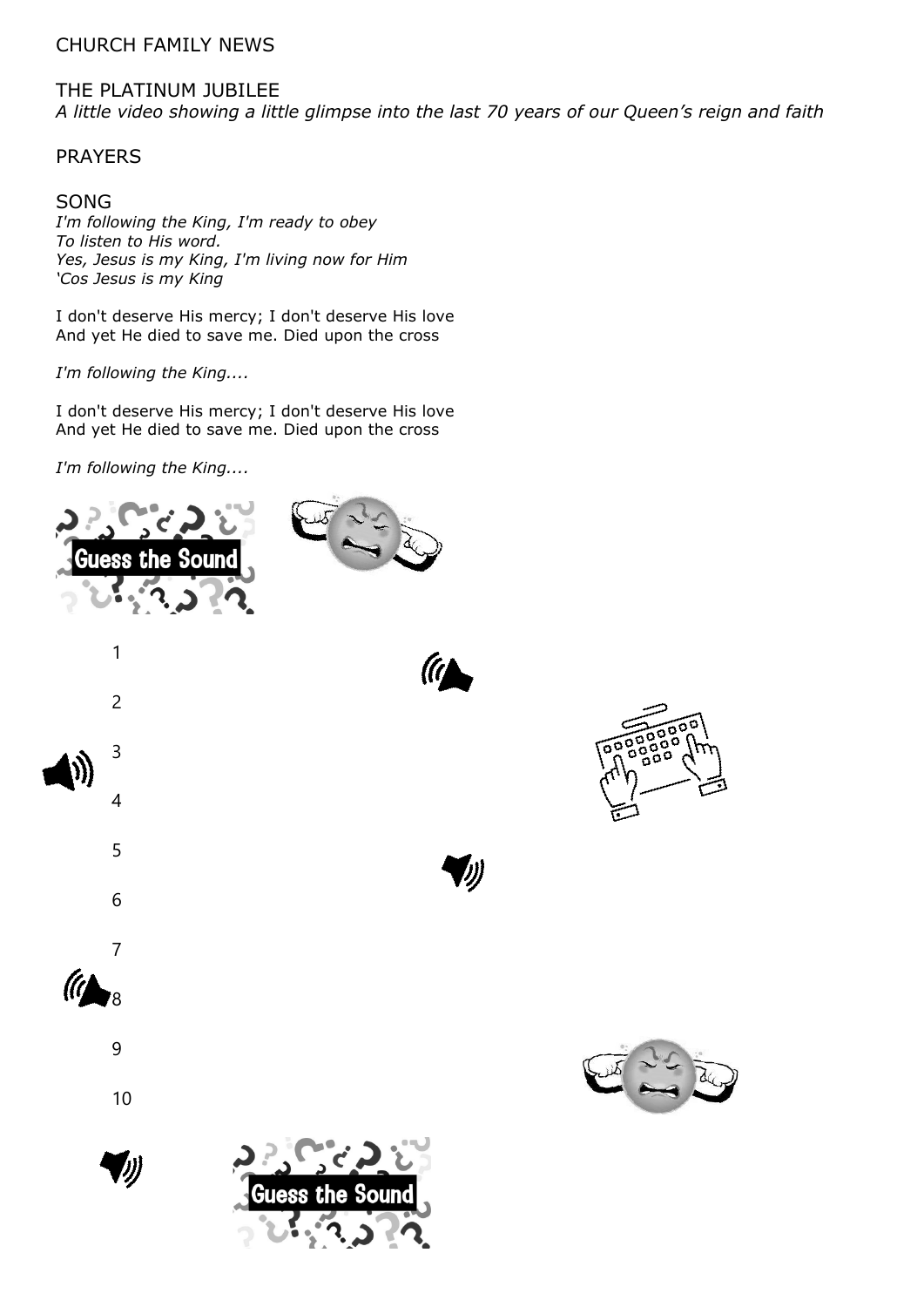#### BIBLE READING Luke 8:16-18

Jesus said: **<sup>16</sup>** "No one lights a lamp and then covers it with a bowl or puts it under a bed. Instead, they put it on top of a lampstand so that those who enter can see the light. **<sup>17</sup>** Nothing is hidden that won't be exposed. Nor is anything concealed that won't be made known and brought to the light. **<sup>18</sup>** Therefore, listen carefully. Those who have will receive more, but as for those who don't have, even what they seem to have will be taken away from them."

### SONG

As the heavens are higher than the earth so his ways are higher than the ways of this world, and his thoughts run deeper than the mind of man; Father, break into our darkened hearts.

Come and drink the river of his Word if you thirst for water that can satisfy; come and join the banquet at the Master's feast where his love and faithfulness provide.

I will trust in you as you speak to me, I will turn to you as you call my name, as the rain gives life on this arid ground, so your Word will bring your children home. Come and listen to his gentle voice for the words he speaks to us are Spirit and life; come and seek your Saviour while he may be found, sure that Jesus' words can never lie.

### BIBLE TALK

### SONG

From the breaking of the dawn to the setting of the sun, I will stand on every promise of your word. Words of power, strong to save, that will never pass away; I will stand on every promise of your word. For your covenant is sure, and on this I am secure: I can stand on every promise of your word.

When I stumble and I sin, condemnation pressing in, I will stand on every promise of your word. You are faithful to forgive, that in freedom I might live, so I stand on every promise of your word. Guilt to innocence restored; you remember sins no more. So I'll stand on every promise of your word.

When I'm faced with anguished choice, I will listen to your voice, and I'll stand on every promise of your word. Through this dark and troubled land, you will guide me with your hand as I stand on every promise of your word. And you've promised to complete every work begun in me so I'll stand on every promise of your word.